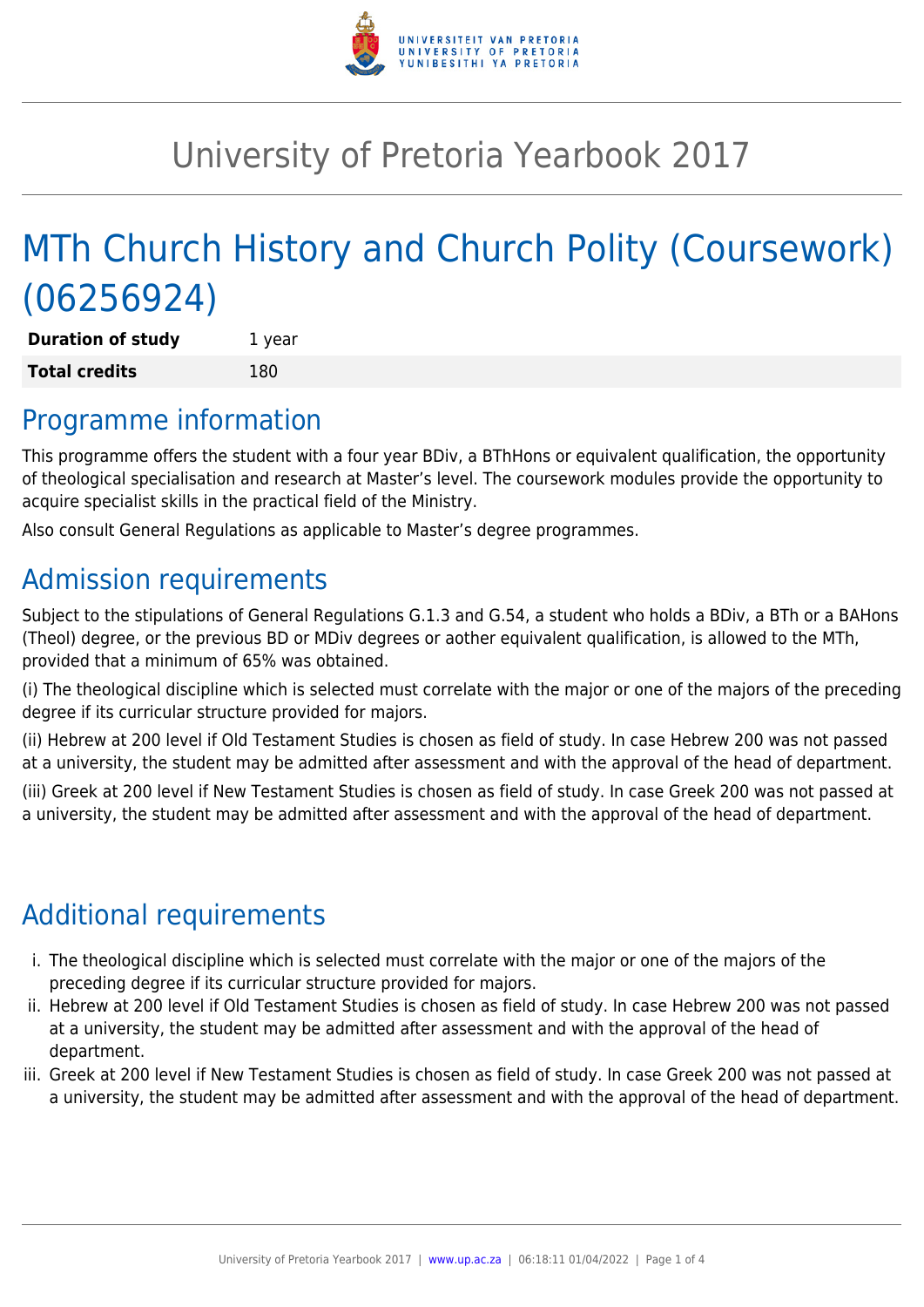

# Examinations and pass requirements

A subminimum of 50% is required in the examination. At least 50% is required as a pass mark for the minidissertation or dissertation.

The stipulations of G.39.11 regarding pass requirements for dissertations apply with the necessary changes to mini-dissertations.

Mini-dissertations are evaluated and examined in accordance with the stipulations set out in a study guide, which is available on request from the various departments.

#### **Examination regulations applicable to all master's degrees in the faculty**

A master's degree is conferred on a student by virtue of an examination, or an examination and a dissertation, or an examination and a mini-dissertation, or a dissertation. Examinations may be written and/or oral. A percentage mark is given provided that the passmark is at least 50% and at least 75% as a pass with distinction.

## Research information

#### **Seminar work and mini-dissertation**

In the case of seminar work and a mini-dissertation, the proposed title must be submitted for approval to the Research Committee via the Supervisor and the Head of department before a student may commence with the writing of the mini-dissertation.

#### **Article for publication**

Unless Senate, on the recommendation of the supervisor, decides otherwise, a student, before or on submission of a dissertation, must submit at least one draft article for publication in a recognized academic journal and in the case of a thesis, must submit proof of submission of an article issued by an accredited journal, to the Head: Student Administration.

The draft or submitted article, as the case may be, should be based on the research that the student has conducted for the dissertation/thesis and be approved by the supervisor if the supervisor is not a co-author. The supervisor shall be responsible for ensuring that the paper is taken through all the processes of revision and resubmission, as may be necessary. Conferment of the degree may be made subject to compliance with the stipulations of this regulation.

### Pass with distinction

In order to pass with distinction, a weighted average (GPA) of at least 75% in the examination of the coursework and 75% for the mini-dissertation must be obtained.

## General information

#### **Registration for postgraduate programmes**

#### **1. Concurrent registration for a second postgraduate programme**

No student is allowed to register for more than one postgraduate programme concurrently, except where the student's academic record warrants it and with the Dean's approval. Continuation of study for the second postgraduate programme will be subject to favourable progress reported by the heads of department in the Faculty of Theology. However, no student will be allowed to participate in examinations for a second postgraduate programme in another faculty during the examinations of the Faculty of Theology.

#### **2. Renewal of registration**

Students of the University are registered for one year of study. After an academic year has expired, students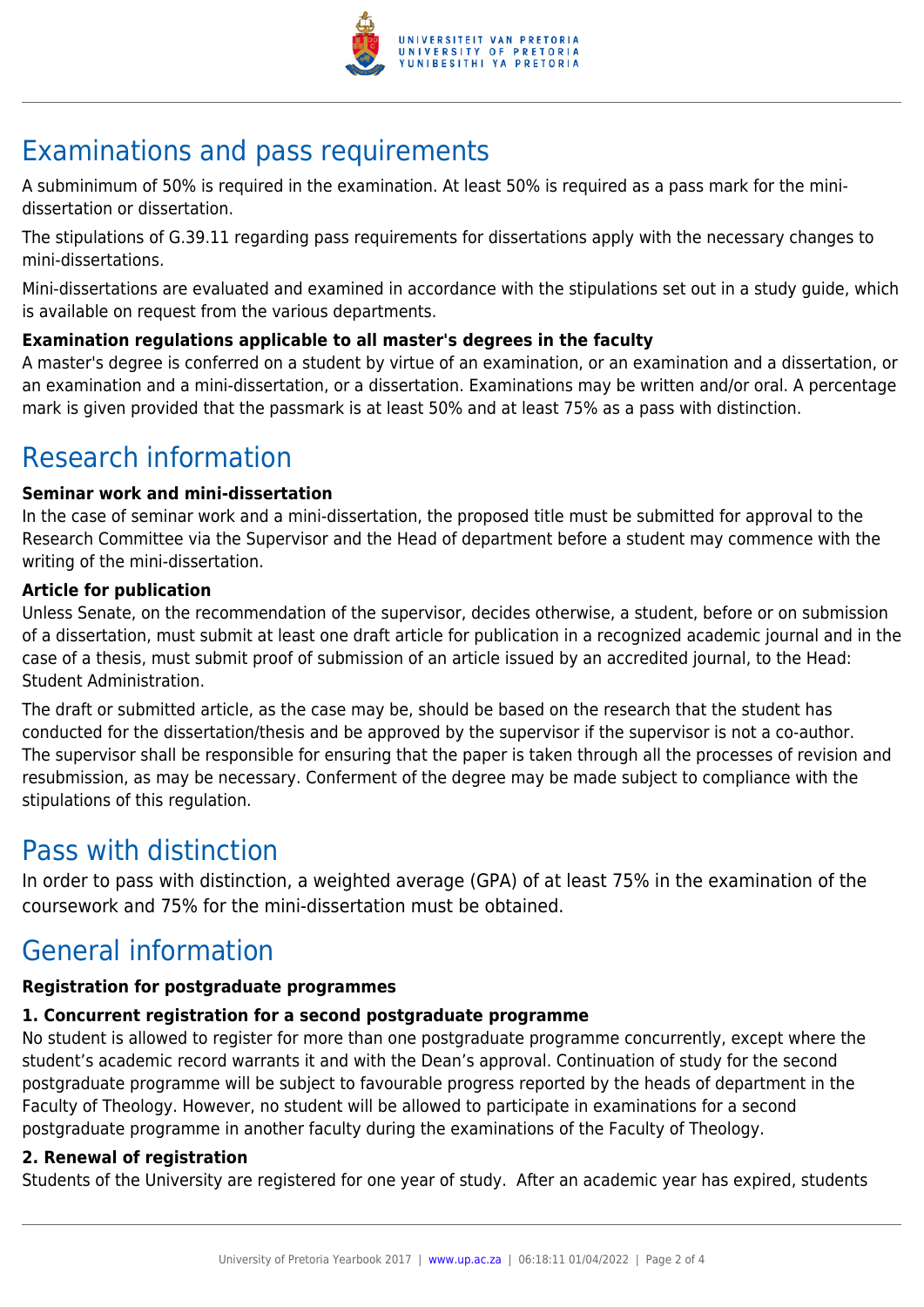

wishing to continue their studies at the University must renew their registration and pay such fees for renewal of registration as prescribed.

No interruption may occur in a postgraduate student's registration for a postgraduate study programme. Should a student interrupt his/her studies, such a student will upon re-registration be liable for the full fees applicable to the degree programme.

If a student interrupts registration for the postgraduate programme and it is not renewed within four years of the first registration, the credits obtained will no longer be valid. The student should repeat the modules already passed.

A student for an honours degree must complete his or her studies within two years. Under special circumstances, the Dean, on the recommendation of the head of department, may give approval for a limited fixed extension of this period.

A master's degree is conferred on a student only if at least one year has expired after obtaining the qualifications required for master's study.

A doctorate is conferred on a student only if at least 12 months since registration for the doctorate at this University have expired. Subject to other faculty regulations, a student for a doctorate must complete his or her studies within three years after first registering for the degree. Under special circumstances, the Dean, on the recommendation of the head of department, may give approval for a limited fixed extension of this period.

In order to qualify for the Dean's list, a student must have an outstanding academic record for completed studies.

Undergraduate students (BDiv, BTh and Dip[Theol]) must have achieved an average of 75%(GPA) or above in all of their years of study. No modules should have been repeated, and all modules must be registered in the same year for the specific year.

Honours students must achieve an average of 75% (GPA) or more. The degree must be completed in one year for full-time students and two years for part-time students. No modules should have been repeated.

Master's students must achieve an average of 75% (GPA) or more, and the degree must be completed in the minimum prescribed time.

The top achievers of the Faculty selected to become part of the Dean's list will annually be acknowledged at a function hosted by the Dean.